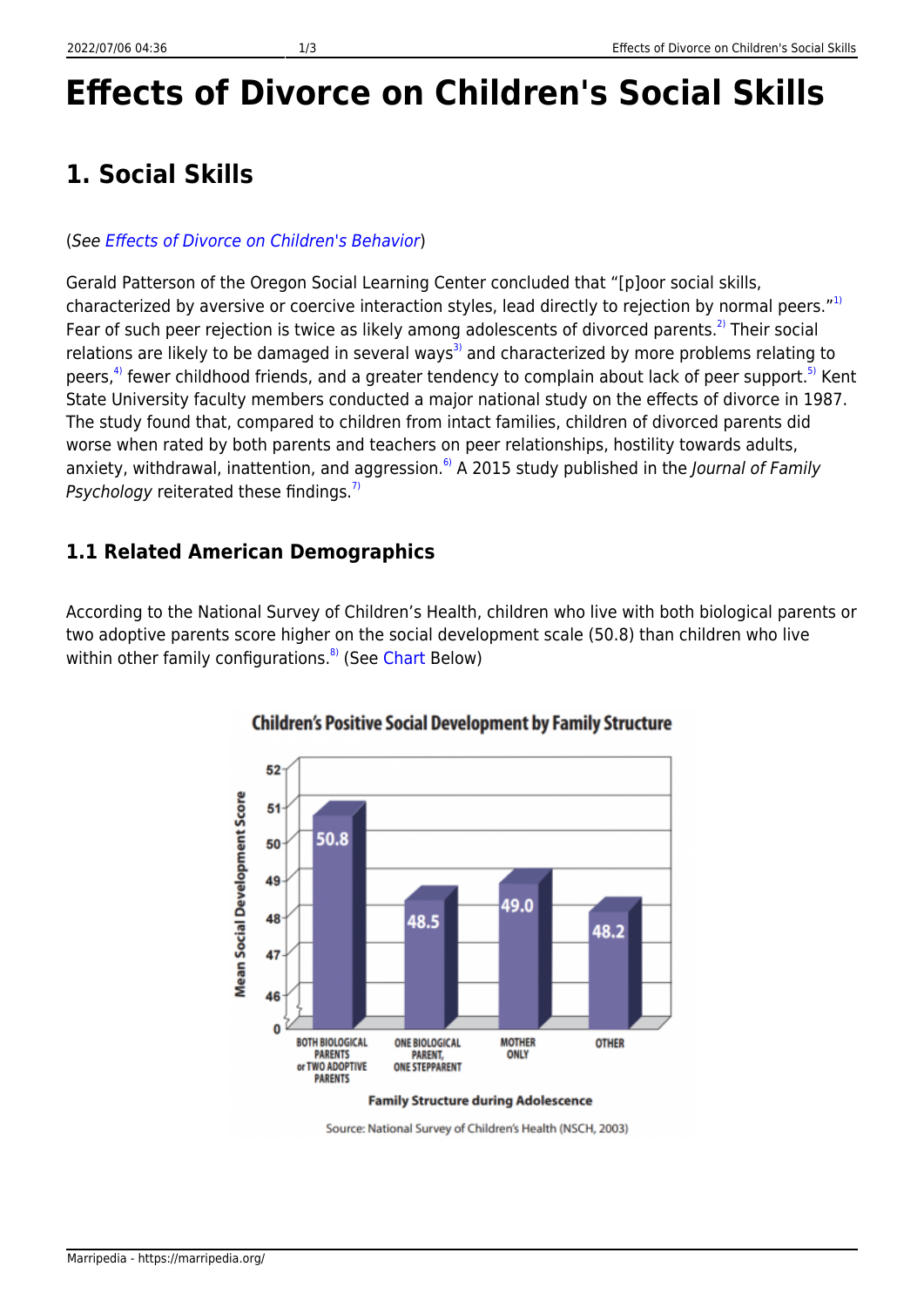# **2. Psychological Outcomes**

A variety of psychological outcomes are associated with parental divorce that lead to vulnerability in some children and resiliency in others.<sup>[9\)](#page--1-0)</sup> According to one study, child antisocial behavior decreases after the dissolution of marriages in highly dysfunctional families, $10$ ) and "the higher the level of family dysfunction prior to divorce, the greater the reduction in child antisocial behavior after the divorce."<sup>[11\)](#page--1-0)</sup> Nevertheless, children whose parents divorce will exhibit more anxiety and depression and antisocial behavior than children from intact families. $12$ 

Children who experience divorce at any age will continue to be [affected their whole lives](https://marripedia.org/long_term_effects_of_divorce), tending to "exhibit higher malaise scores at age 33 than their contemporaries whose parents remained married."[13\)](#page--1-0)

## **3. Behavioral Problems**

### (See [Effects of Divorce on Children's Behavior](https://marripedia.org/effects.of.divorce.on.children.s.behavior))

Children of divorced or separated parents exhibit increased [behavioral problems](https://marripedia.org/effects.of.divorce.on.children.s.behavior),<sup>[14\)](#page--1-0)</sup> and the marital conflict that accompanies parents' divorce places the child's social competence at risk. Studies indicate that divorce contributes to an increased risk for a wide facet of undesirable behaviors, including an inability to handle conflict, [promiscuity](https://marripedia.org/effects.of.divorce.on.children.s.sexual.activity), [difficulty in school](https://marripedia.org/effects_of_divorce_on_children_s_education), [increased crime rates](https://marripedia.org/effects_of_family_structure_on_crime), increased drug and alcohol use, and increased rates of suicide.

[1\)](#page--1-0)

[5\)](#page--1-0)

J.M. Gottman and J.T. Parkhurst, "A Developmental Theory of Friendship and Acquaintanceship Processes," Minnesota Symposium on Child Psychology (1978). As cited in G.R. Patterson and T.J. Dishion, "Contributions of Families and Peers to Delinquency," Criminology 23, (1985): 63–79. [2\)](#page--1-0)

Dorothy T. Breen and Margaret Crosbie-Burnett, "Moral Dilemmas of Early Adolescents of Divorced and Intact Families: A Qualitative and Quantitative Analysis," Journal of Early Adolescence 13, (1993) 168-182. [3\)](#page--1-0)

Paul R. Amato, "Children of Divorce in the 1990s: An Update of the Amato and Keith (1991) Meta-Analysis," Journal of Family Psychology 15, (2001): 355-375. [4\)](#page--1-0)

David H. Demo and Alan C. Acock, "The Impact of Divorce on Children," Journal of Marriage and Family 50, (1988): 619-48.

Hyun S. Kima, "Consequences of Parental Divorce for Child Development," American Sociological Review 76, no. 3 (2011): 506-507.

Sylvie Drapeau and Camil Bouchard, "Support Networks and Adjustment Among 6 to 11 year-olds From Maritally Disrupted and Intact Families," Journal of Divorce and Remarriage 19, (1993): 75-97. Daughters of divorced parents, in a University of Michigan study, had significantly greater difficulty in having and keeping friends and were more frequently depressed while at college. See Kristen M. McCabe, "Sex Differences in the Long-term Effects of Divorce on Children: Depression and Heterosexual Relationship Difficulties in the Young Adult Years," Journal of Divorce and Remarriage 27, (1997): 123-134.

Julii M. Green, and Alan R. King, "Domestic Violence and Parental Divorce as Predictors of Best